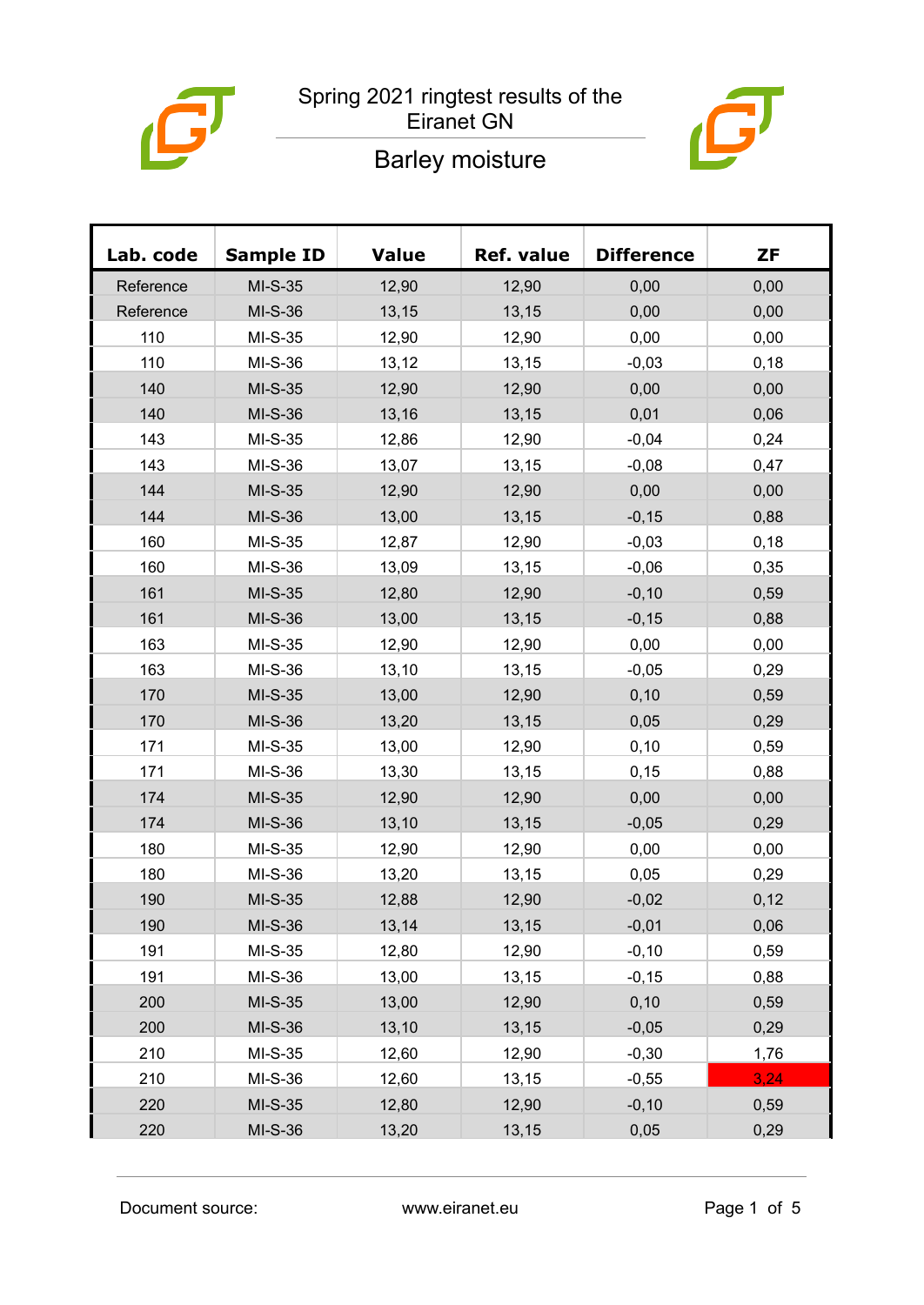

#### Spring 2021 ringtest results of the Eiranet GN

# $\boldsymbol{\vartheta}$

# Barley moisture

| 221 | $MI-S-35$ | 13,00 | 12,90 | 0,10     | 0,59 |
|-----|-----------|-------|-------|----------|------|
| 221 | MI-S-36   | 13,20 | 13,15 | 0,05     | 0,29 |
| 222 | MI-S-35   | 12,90 | 12,90 | 0,00     | 0,00 |
| 222 | MI-S-36   | 13,20 | 13,15 | 0,05     | 0,29 |
| 230 | $MI-S-35$ | 12,80 | 12,90 | $-0, 10$ | 0,59 |
| 230 | MI-S-36   | 13,20 | 13,15 | 0,05     | 0,29 |
| 251 | MI-S-35   | 12,90 | 12,90 | 0,00     | 0,00 |
| 251 | MI-S-36   | 13,10 | 13,15 | $-0,05$  | 0,29 |
| 253 | $MI-S-35$ | 12,90 | 12,90 | 0,00     | 0,00 |
| 253 | MI-S-36   | 13,20 | 13,15 | 0,05     | 0,29 |
| 254 | MI-S-35   | 12,70 | 12,90 | $-0,20$  | 1,18 |
| 254 | MI-S-36   | 12,90 | 13,15 | $-0,25$  | 1,47 |
| 255 | $MI-S-35$ | 13,10 | 12,90 | 0,20     | 1,18 |
| 255 | MI-S-36   | 13,10 | 13,15 | $-0,05$  | 0,29 |
| 256 | MI-S-35   | 12,80 | 12,90 | $-0,10$  | 0,59 |
| 256 | MI-S-36   | 13,10 | 13,15 | $-0,05$  | 0,29 |
| 257 | $MI-S-35$ | 12,80 | 12,90 | $-0,10$  | 0,59 |
| 257 | MI-S-36   | 13,20 | 13,15 | 0,05     | 0,29 |
| 258 | MI-S-35   | 13,00 | 12,90 | 0,10     | 0,59 |
| 258 | MI-S-36   | 13,30 | 13,15 | 0, 15    | 0,88 |
| 261 | $MI-S-35$ | 12,85 | 12,90 | $-0,05$  | 0,29 |
| 261 | MI-S-36   | 13,09 | 13,15 | $-0,06$  | 0,35 |
| 270 | MI-S-35   | 13,00 | 12,90 | 0,10     | 0,59 |
| 270 | MI-S-36   | 13,10 | 13,15 | $-0,05$  | 0,29 |
| 271 | $MI-S-35$ | 12,80 | 12,90 | $-0,10$  | 0,59 |
| 271 | MI-S-36   | 13,00 | 13,15 | $-0,15$  | 0,88 |
| 272 | MI-S-35   | 13,00 | 12,90 | 0, 10    | 0,59 |
| 272 | MI-S-36   | 13,10 | 13,15 | $-0,05$  | 0,29 |
| 273 | $MI-S-35$ | 12,81 | 12,90 | $-0,09$  | 0,53 |
| 273 | MI-S-36   | 13,03 | 12,90 | 0,13     | 0,76 |
| 274 | MI-S-35   | 12,86 | 12,90 | $-0,04$  | 0,24 |
| 274 | MI-S-36   | 13,07 | 13,15 | $-0,08$  | 0,47 |
| 280 | $MI-S-35$ | 13,00 | 12,90 | 0, 10    | 0,59 |
| 280 | MI-S-36   | 13,10 | 13,15 | $-0,05$  | 0,29 |
| 282 | MI-S-35   | 12,90 | 12,90 | 0,00     | 0,00 |
| 282 | MI-S-36   | 13,10 | 13,15 | $-0,05$  | 0,29 |
|     |           |       |       |          |      |

Document source: www.eiranet.eu Page 2 of 5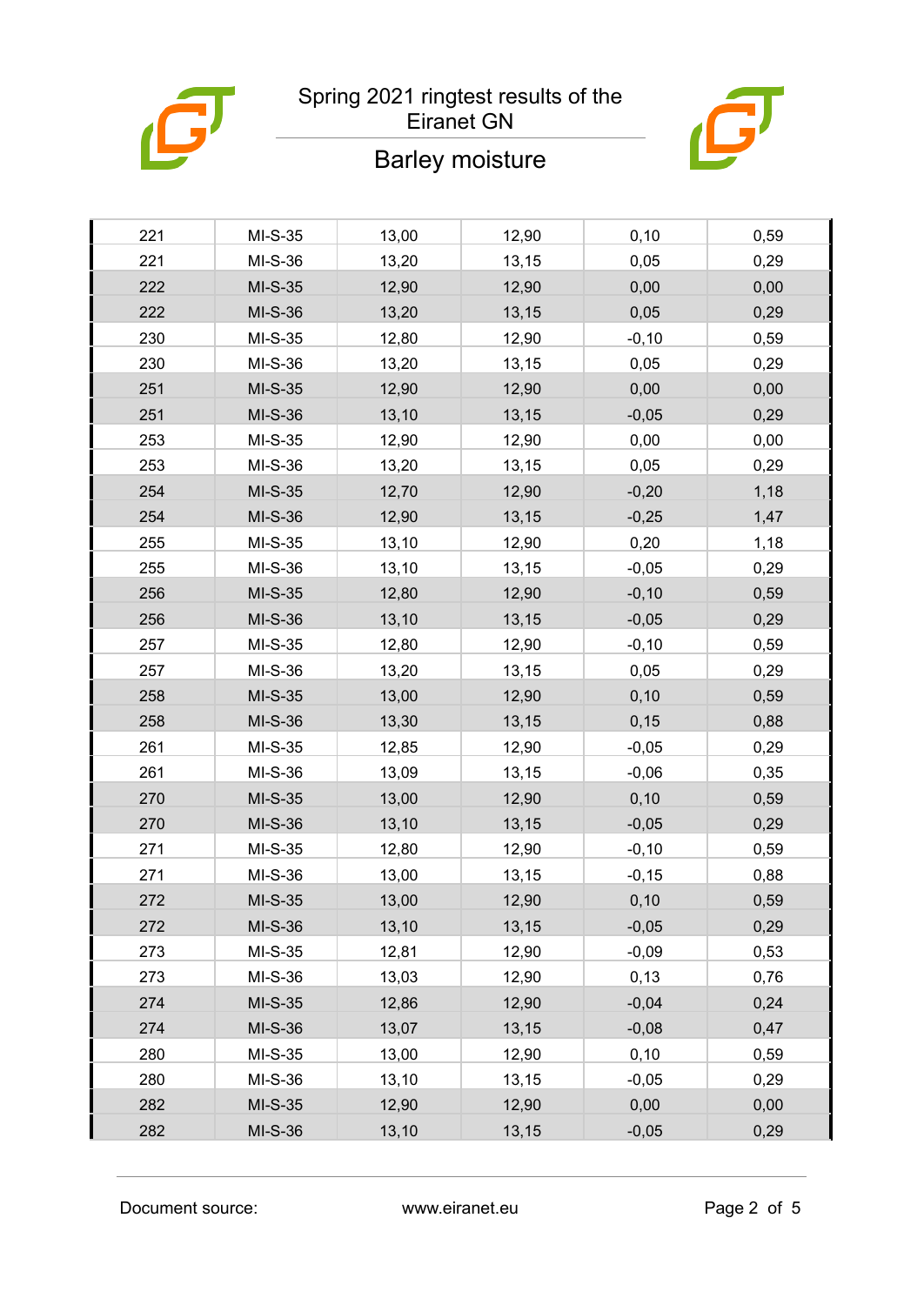

## Spring 2021 ringtest results of the

# $\boldsymbol{\bar{G}}$

### Eiranet GN

### Barley moisture

| 283 | $MI-S-35$ | 12,90 | 12,90 | 0,00     | 0,00 |
|-----|-----------|-------|-------|----------|------|
| 283 | MI-S-36   | 13,00 | 13,15 | $-0, 15$ | 0,88 |
| 284 | $MI-S-35$ | 12,90 | 12,90 | 0,00     | 0,00 |
| 284 | MI-S-36   | 13,10 | 13,15 | $-0,05$  | 0,29 |
| 290 | $MI-S-35$ | 12,80 | 12,90 | $-0,10$  | 0,59 |
| 290 | MI-S-36   | 13,00 | 13,15 | $-0,15$  | 0,88 |
| 291 | $MI-S-35$ | 12,80 | 12,90 | $-0, 10$ | 0,59 |
| 291 | MI-S-36   | 13,00 | 13,15 | $-0,15$  | 0,88 |
| 293 | $MI-S-35$ | 12,80 | 12,90 | $-0,10$  | 0,59 |
| 293 | MI-S-36   | 13,00 | 13,15 | $-0,15$  | 0,88 |
| 300 | $MI-S-35$ | 12,90 | 12,90 | 0,00     | 0,00 |
| 300 | MI-S-36   | 13,20 | 13,15 | 0,05     | 0,29 |
| 310 | $MI-S-35$ | 12,90 | 12,90 | 0,00     | 0,00 |
| 310 | MI-S-36   | 13,00 | 13,15 | $-0,15$  | 0,88 |
| 322 | MI-S-35   | 12,60 | 12,90 | $-0,30$  | 1,76 |
| 322 | MI-S-36   | 12,80 | 13,15 | $-0,35$  | 2,06 |
| 330 | $MI-S-35$ | 12,90 | 12,90 | 0,00     | 0,00 |
| 330 | MI-S-36   | 13,10 | 13,15 | $-0,05$  | 0,29 |
| 331 | $MI-S-35$ | 12,60 | 12,90 | $-0,30$  | 1,76 |
| 331 | MI-S-36   | 12,90 | 13,15 | $-0,25$  | 1,47 |
| 340 | $MI-S-35$ | 12,97 | 12,90 | 0,07     | 0,41 |
| 340 | MI-S-36   | 13,03 | 13,15 | $-0,12$  | 0,71 |
| 371 | $MI-S-35$ | 12,90 | 12,90 | 0,00     | 0,00 |
| 371 | MI-S-36   | 13,10 | 13,15 | $-0,05$  | 0,29 |
| 372 | $MI-S-35$ | 13,11 | 12,90 | 0,21     | 1,24 |
| 372 | MI-S-36   | 13,31 | 13,15 | 0,16     | 0,94 |
| 380 | $MI-S-35$ | 12,90 | 12,90 | 0,00     | 0,00 |
| 380 | MI-S-36   | 13,20 | 13,15 | 0,05     | 0,29 |
| 382 | $MI-S-35$ | 12,80 | 12,90 | $-0, 10$ | 0,59 |
| 382 | MI-S-36   | 13,00 | 13,15 | $-0,15$  | 0,88 |
| 400 | $MI-S-35$ | 12,83 | 12,90 | $-0,07$  | 0,41 |
| 400 | MI-S-36   | 13,26 | 13,15 | 0,11     | 0,65 |
| 401 | $MI-S-35$ | 12,70 | 12,90 | $-0,20$  | 1,18 |
| 401 | MI-S-36   | 12,90 | 13,15 | $-0,25$  | 1,47 |
| 405 | $MI-S-35$ | 13,09 | 12,90 | 0, 19    | 1,12 |
| 405 | MI-S-36   | 13,56 | 13,15 | 0,41     | 2,41 |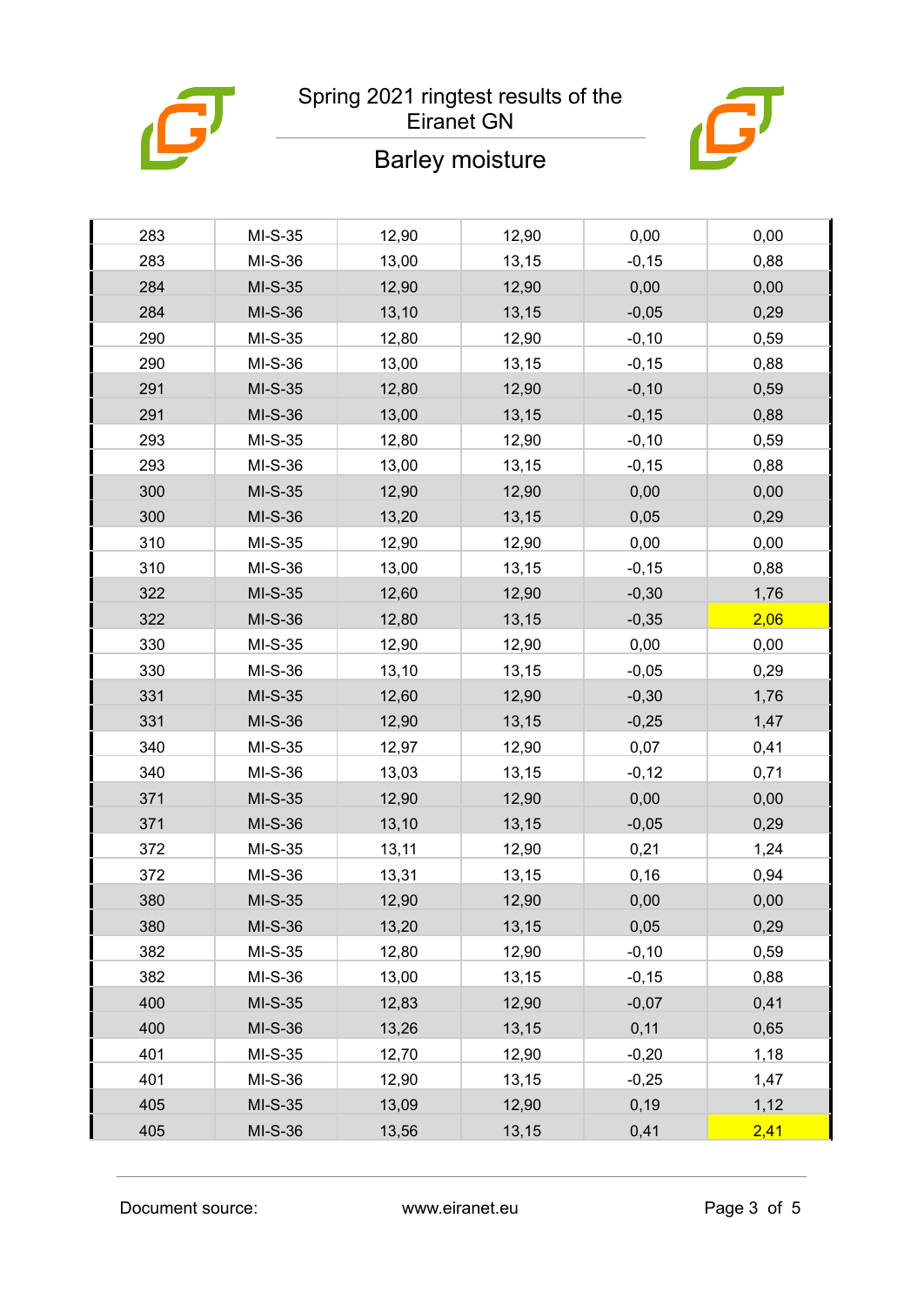

## Spring 2021 ringtest results of the

# $\boldsymbol{\vartheta}$

### Eiranet GN

### Barley moisture

| 406 | $MI-S-35$ | 12,85 | 12,90 | $-0,05$  | 0,29 |
|-----|-----------|-------|-------|----------|------|
| 406 | MI-S-36   | 13,01 | 13,15 | $-0,14$  | 0,82 |
| 407 | $MI-S-35$ | 13,06 | 12,90 | 0, 16    | 0,94 |
| 407 | MI-S-36   | 13,12 | 13,15 | $-0,03$  | 0,18 |
| 430 | $MI-S-35$ | 12,94 | 12,90 | 0,04     | 0,24 |
| 430 | MI-S-36   | 13,19 | 13,15 | 0,04     | 0,24 |
| 440 | MI-S-35   | 12,90 | 12,90 | 0,00     | 0,00 |
| 440 | MI-S-36   | 13,00 | 13,15 | $-0,15$  | 0,88 |
| 450 | $MI-S-35$ | 12,96 | 12,90 | 0,06     | 0,35 |
| 450 | MI-S-36   | 13,08 | 13,15 | $-0,07$  | 0,41 |
| 480 | $MI-S-35$ | 12,90 | 12,90 | 0,00     | 0,00 |
| 480 | MI-S-36   | 13,10 | 13,15 | $-0,05$  | 0,29 |
| 481 | $MI-S-35$ | 13,00 | 12,90 | 0,10     | 0,59 |
| 481 | MI-S-36   | 13,20 | 13,15 | 0,05     | 0,29 |
| 482 | MI-S-35   | 12,80 | 12,90 | $-0, 10$ | 0,59 |
| 482 | MI-S-36   | 13,10 | 13,15 | $-0,05$  | 0,29 |
| 483 | $MI-S-35$ | 12,70 | 12,90 | $-0,20$  | 1,18 |
| 483 | MI-S-36   | 12,90 | 13,15 | $-0,25$  | 1,47 |
| 490 | $MI-S-35$ | 12,90 | 12,90 | 0,00     | 0,00 |
| 490 | MI-S-36   | 13,10 | 13,15 | $-0,05$  | 0,29 |
| 492 | $MI-S-35$ | 13,10 | 12,90 | 0,20     | 1,18 |
| 492 | MI-S-36   | 13,20 | 13,15 | 0,05     | 0,29 |
| 493 | $MI-S-35$ | 12,64 | 12,90 | $-0,26$  | 1,53 |
| 493 | MI-S-36   | 12,79 | 13,15 | $-0,36$  | 2,12 |
| 494 | $MI-S-35$ | 12,86 | 12,90 | $-0,04$  | 0,24 |
| 494 | MI-S-36   | 13,04 | 13,15 | $-0,11$  | 0,65 |
| 495 | $MI-S-35$ | 12,90 | 12,90 | 0,00     | 0,00 |
| 495 | MI-S-36   | 13,00 | 13,15 | $-0,15$  | 0,88 |
| 500 | $MI-S-35$ | 12,90 | 12,90 | 0,00     | 0,00 |
| 500 | MI-S-36   | 13,10 | 13,15 | $-0,05$  | 0,29 |
| 503 | $MI-S-35$ | 12,90 | 12,90 | 0,00     | 0,00 |
| 503 | MI-S-36   | 13,10 | 13,15 | $-0,05$  | 0,29 |
| 504 | $MI-S-35$ | 12,90 | 12,90 | 0,00     | 0,00 |
| 504 | MI-S-36   | 13,00 | 13,15 | $-0,15$  | 0,88 |
| 530 | $MI-S-35$ | 12,90 | 12,90 | 0,00     | 0,00 |
| 530 | MI-S-36   | 13,20 | 13,15 | 0,05     | 0,29 |